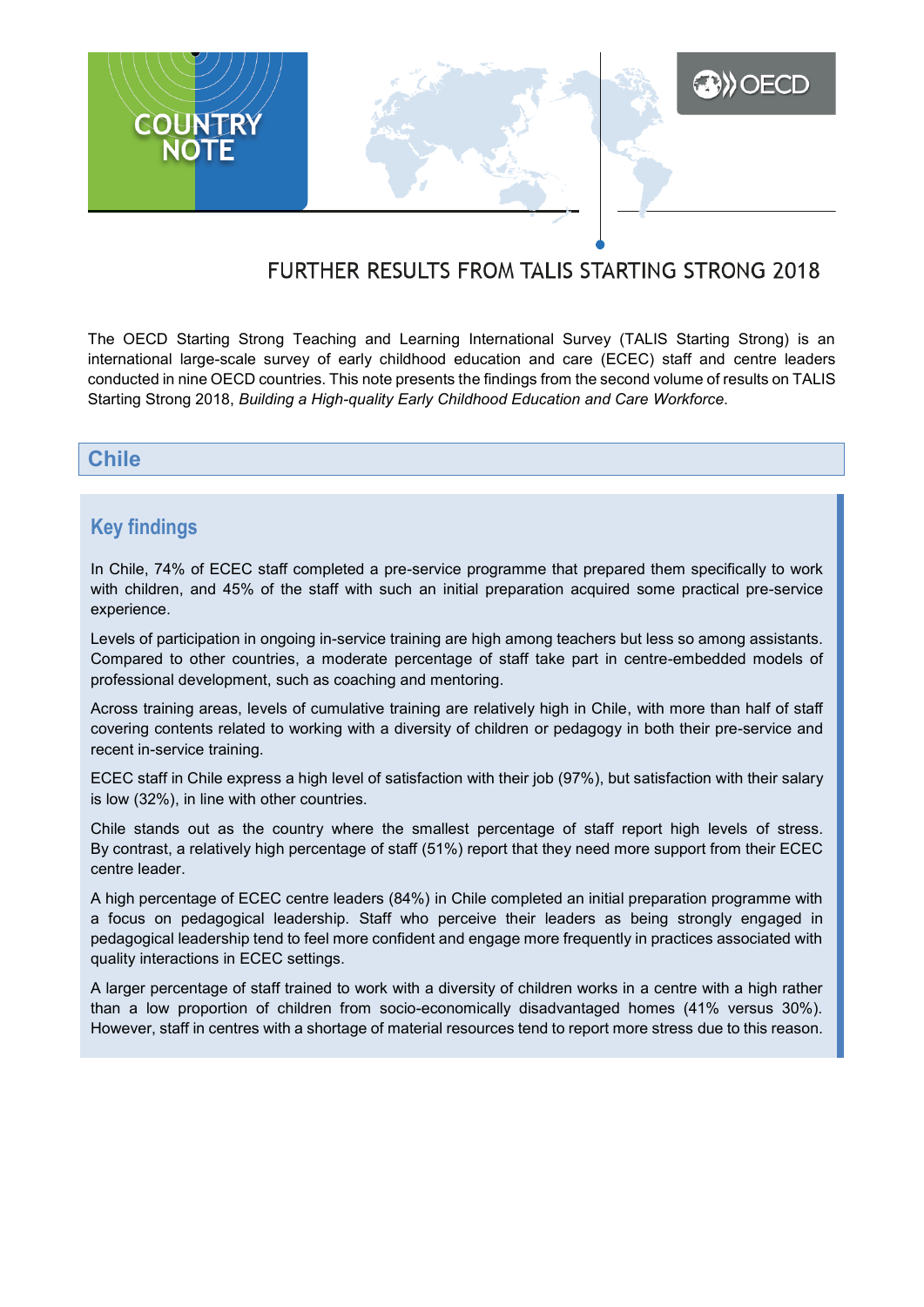# **Highlights and policy implications for Chile**

#### *Staff education, training and skills development*

Across countries participating in TALIS Starting Strong, neither pre-service education or training focused on working with children nor pre-service practical experience are universal among ECEC staff. In Chile, 74% of pre-primary staff completed a pre-service programme that prepared them specifically to work with children; among these, 45% of staff completed practical modules as part of their programmes, which is low compared to other countries. Nonetheless, practical training is more common among novice staff having joined the profession in recent years than among staff with more years of experience. As in most other countries, in Chile, pre-primary staff with a "practicum" covered more areas in their pre-service training than staff without such experience.

Across countries, fewer assistants than teachers had participated in recent in-service professional development activities. This difference by role is marked in Chile where, among staff with more than three years of work experience in ECEC, participation is more than 10 percentage points higher among teachers (89%) than among assistants (75%). Compared to other participating countries, centre-embedded models of in-service training are moderately developed, with, for instance, 40% of staff receiving coaching and 21% of staff participating in induction or mentoring activities in the 12 months prior the survey.

Collaborative professional practices provide important opportunities for informal learning, and in all countries ECEC staff who engage more in collaboration in their centres are also more likely to participate in training activities. Staff in Chile have intermediate levels of engagement in these practices, for instance with 41% of pre-primary staff providing feedback to other staff about their practice on a weekly or daily basis. In Chile, a one standard deviation increase in the staff scale of collaborative practices is associated with a 30% greater likelihood that staff participate in in-service training activities.

Across countries, ECEC staff are generally most confident about their ability to promote children's socio-emotional development, but less so about working with children from diverse backgrounds or using digital technology to support children's learning. In Chile, staff sense of self-efficacy is relatively high: for instance, 97% of staff feel that they can help children develop self-confidence "a lot" or "quite a bit", and 55% of staff feel equally confident regarding the use of digital technologies. However, 63% of staff report a "high" level of need for further training in working with a diversity of children.

Both teachers and assistants in Chile covered a relatively high number of thematic areas in their recent inservice training activities. As in other countries, staff in Chile who covered more areas in both their pre-service and recent in-service training tend to report a stronger sense of self-efficacy for supporting child development and adapting more their practices to children's needs and interests.

Across countries, cumulative training in a given area tends to be more strongly associated with indicators of quality interactions in ECEC settings than more sporadic training. Levels of cumulative training are relatively high in Chile across areas. For instance, 61% covered contents related to working with a diversity of children in both their pre-service and recent in-service training, and 53% did so for contents related to pedagogy. As in other countries, in Chile, training related to diversity is positively associated with staff making greater use of adaptive practices in their work with children.

#### *Staff working conditions and well-being*

Overall, across countries, ECEC staff express a high level of satisfaction with the profession and their current job. In Chile, 97% of staff "strongly agree" or "agree" that they are satisfied with their job. At the same time, satisfaction with salary is generally low (31%), in line with other countries. With regard to the way staff feel valued by others, which can be an important aspect of their well-being, 40% of the staff in Chile report feeling valued by society, an intermediate level compared to staff in other countries.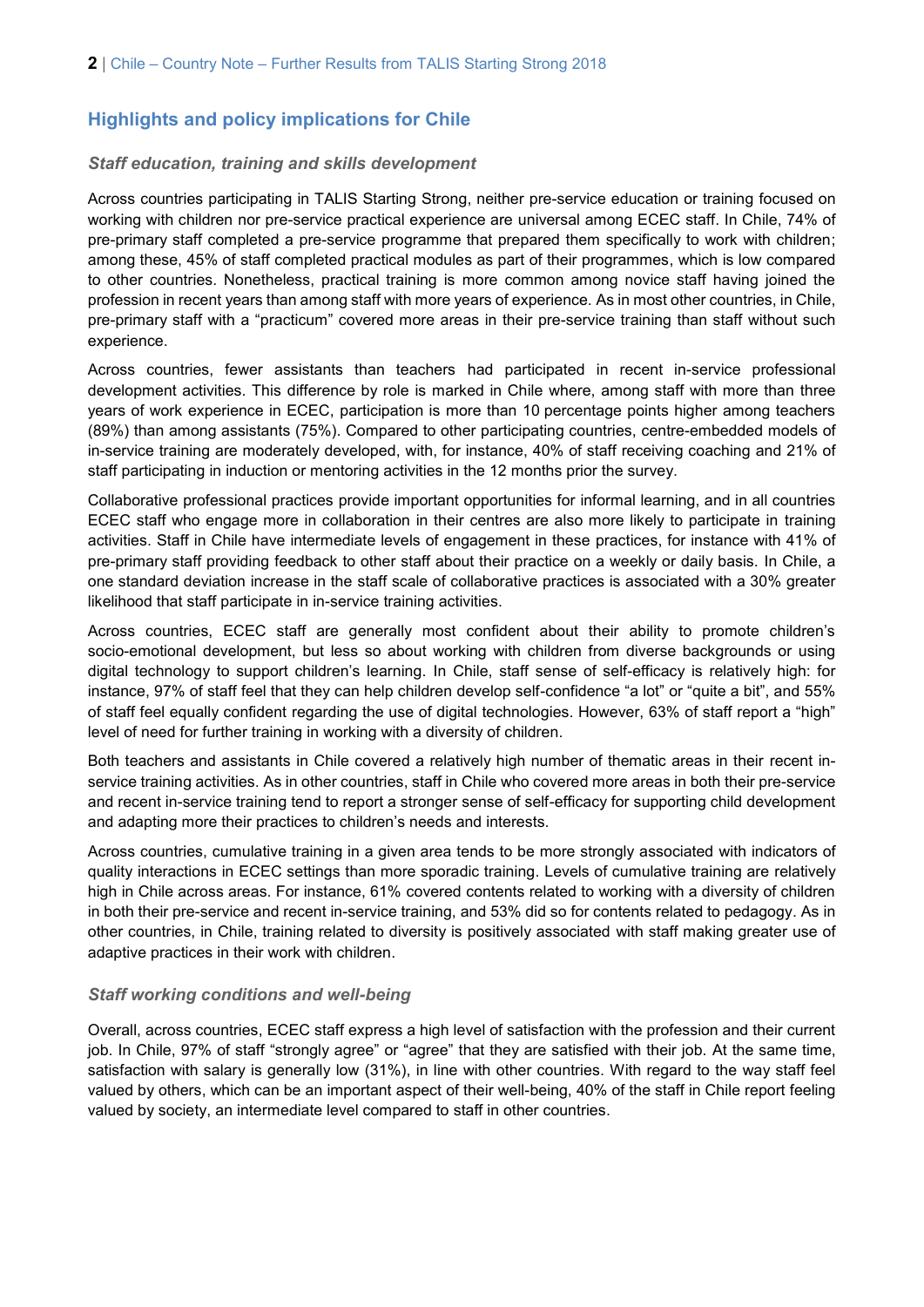In most countries, retirement is the most likely reason to leave the role for young and older staff, suggesting that most staff expect to spend their entire career in the ECEC profession. In Chile, this is the case for 19% of staff, while a relatively large percentage of staff (16%) envisage a career in education outside the ECEC sector. Thinking of leaving the job for health-related issues, which may indicate possible risk of burnout, is reported by 13% of staff in Chile, an intermediate level when compared to other countries.

Staff working hours vary notably across countries, partly driven by the time that staff spend without direct contact with children on other job tasks at the ECEC centre. In Chile, full-time pre-primary staff spend on average 13 working hours per week outside their time with children, with some differentiation between teachers (14 hours) and assistants (10 hours), in line with other countries. And while, across countries, results indicate that workload from work outside hours spent with children is an important source of stress, in Chile this does not appear to be a major concern for staff.

In Chile, 51% of pre-primary staff "agree" or "strongly agree" that they need more support from their ECEC centre leader, a relatively high percentage compared to other countries.

Feelings of stress at work emerge from imbalances between job demands, resources to address these demands and rewards for effort. In Chile, "having too much administrative work", "having too many children in their classroom/playgroup/group" and "a lack of resources" are the main sources of stress for pre-primary staff. In turn, the percentage of children from socio-economically disadvantaged homes adds to the demand related to the size of the group, while support from leaders is the most consistent buffer from stress. However, while feelings of stress remain a source of concern for the well-being of staff, as in all other countries participating in TALIS Starting Strong, Chile stands out as the only country where less than 20% of staff report high levels of stress for each of the major sources of stress identified by the survey.

Staff shortages can create tensions for both staff and leaders in multiple areas. In Chile, participation in professional development is the area where staff shortages are perceived as problematic by a larger share of both staff (29%) and leaders (21%). By contrast, relatively low percentages of both staff (13%) and leaders (13%) see staff shortages as an important source of stress, and only around 5% of centre leaders consider that shortages hinder their centre's capacity to provide a quality environment for children substantially.

#### *Leadership and management in ECEC centres*

Across most countries participating in TALIS Starting Strong, administrative leadership accounts, on average, for about a third of leaders' time in ECEC centres, as it does in Chile (32%). The allocation of leaders' time to pedagogical tasks (25%), interactions with children (19%), and interactions with parents and families (13%) is also in line with results for other countries.

In most countries, centre leaders' pedagogical leadership is positively associated with staff attitudes and indicators of quality interactions in ECEC settings. In Chile, a high percentage of ECEC centre leaders (84%) completed an initial preparation programme with a focus on pedagogical leadership. Pre-primary staff who perceive their leaders as being strongly engaged in pedagogical leadership, for instance by setting a clear vision for the centre or by ensuring that staff take responsibility for improving their practices, report a stronger sense of self-efficacy for supporting children's development and are consistently more likely to report practices for facilitating children's early literacy and numeracy, prosocial behaviour, and emotional development.

While across countries ECEC centre leaders are highly satisfied with their jobs overall, they tend to report relatively low satisfaction with their salaries. In Chile, more than 95% of leaders of pre-primary centres report being satisfied with their jobs and enjoying working in their ECEC centres, while only 54% declare being satisfied with their salary and 43% report being dissatisfied with the influence they have over choosing centre staff.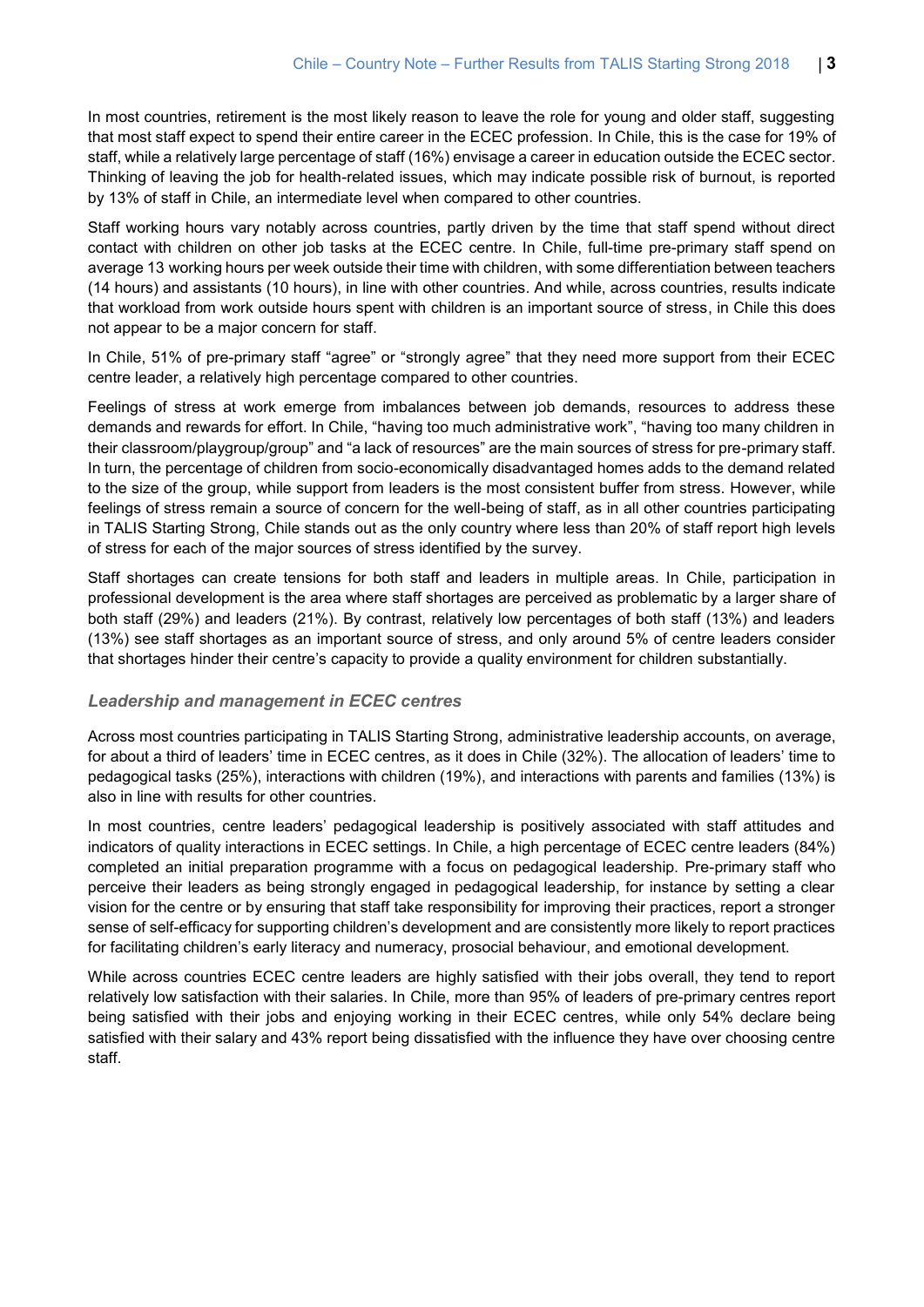Findings from TALIS Starting Strong indicate that staff who perceive more opportunities for participating in decision making in their ECEC centres tend to engage more frequently in professional collaborative practices and to report higher levels of satisfaction with their job. In Chile, 76% of staff "agree" or "strongly agree" that their centre leader encourages all staff to have a say in important decisions, and 84% of staff "agree" or "strongly agree" that their ECEC centre leader encourages co-operation among staff to develop new ideas in their practices. While a majority of staff in Chile share these positive perceptions about their ECEC centre leadership, both percentages are relatively low compared to other countries.

#### *Equity*

In most countries participating in TALIS Starting Strong, staff training profiles respond to the socio-economic and cultural/linguistic composition of the populations of children in the ECEC settings. In Chile, the share of staff working in ECEC centres where more than 10% of the children come from socio-economically disadvantaged homes who received training for working with a diversity of children in both their pre-service and their recent in-service training is 41%, which is 11 percentage point higher than in centres with more advantaged children.

Across countries, differences between centres in terms of the composition of children or availability of resources are associated only to a limited extent with staff working conditions and well-being. However, Chile is one of the countries where centre leaders' reports that a shortage of material resources hinder the ability of their centre to provide a quality environment for children are reflected in a larger percentage of staff (17 percentage points) feeling stressed by a lack of resources, compared to better resourced centres.

Engagement with families and communities is another dimension of quality interactions in ECEC settings with a strong equity dimension. In Chile, a relatively high percentage of leaders (77%) of ECEC centres with more than 10% of children from socio-economically disadvantaged homes report that informal communication with parents or guardians takes place on a "weekly" or "daily" basis.

### **Policy pointers for Chile**

- Adopt high standards for ECEC initial preparation programmes for all staff, and build on their comprehensive curricula to design in-service training activities that enable targeted skills upgrading.
- Expand opportunities for staff to engage in informal collaborative learning and reorient the provision of training towards centre-embedded models.
- Raise the status and reward of the profession by ensuring that staff's salaries are aligned with their responsibilities and by better defining pathways for career progression in the ECEC sector.
- Set the conditions for more supportive working environments in ECEC centres.
- Support the development of distributed leadership structures in ECEC centres, without creating a burden on staff.
- Support the professional learning of centre leaders by investing in new models of leadership development and facilitating continuous professional development.
- Target enhancements in working conditions in ECEC centres with more vulnerable and diverse populations of children.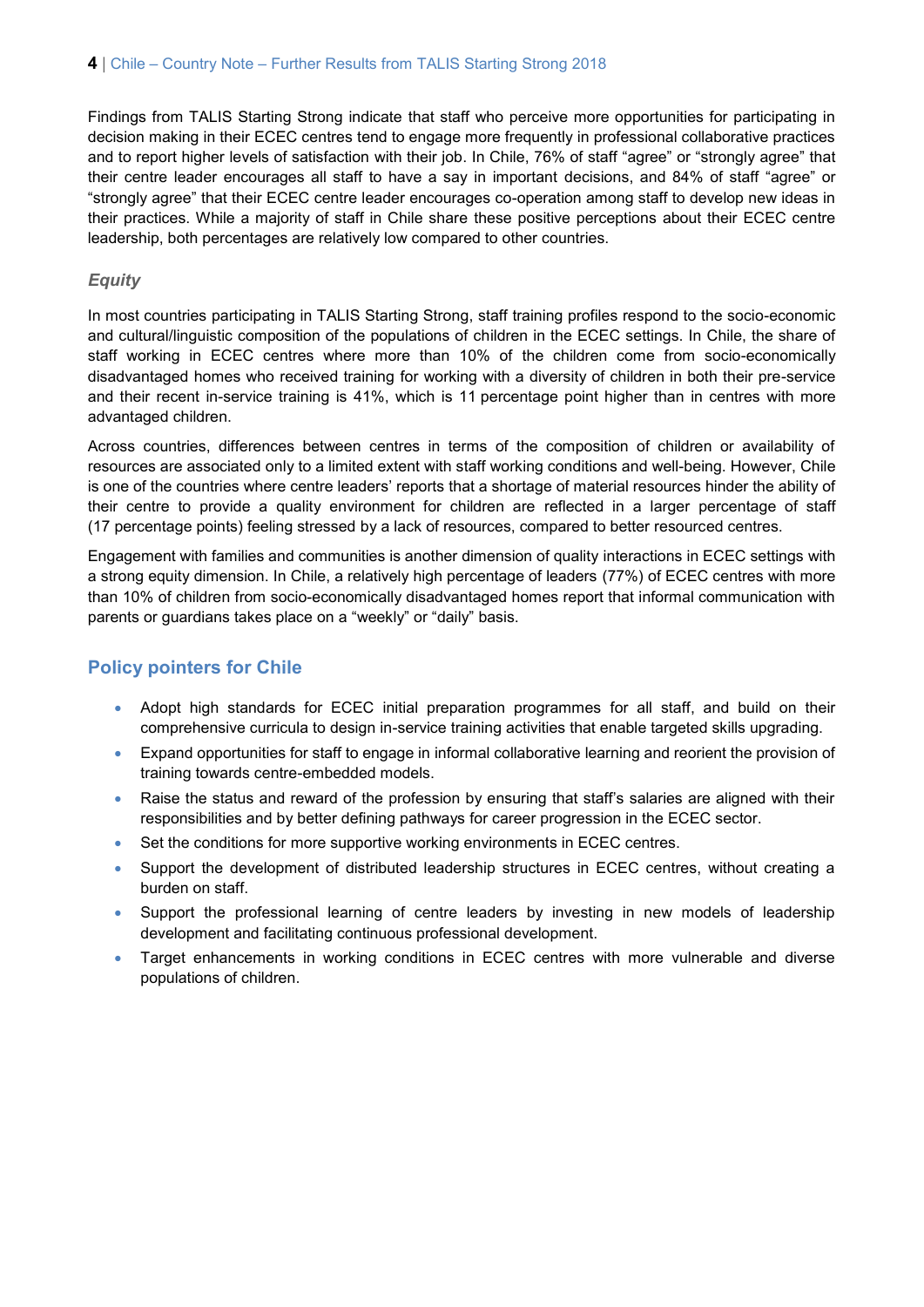# **How does Chile compare?**

| Indicators, pre-primary education (ISCED 02):                                                                                                                                                     | <b>Bottom</b>                       | Top                         |
|---------------------------------------------------------------------------------------------------------------------------------------------------------------------------------------------------|-------------------------------------|-----------------------------|
| Staff education, training and skills development                                                                                                                                                  |                                     |                             |
| Staff whose initial preparation programme included a practical<br>module among those trained specifically to work with children                                                                   | Chile: 45%                          | Japan: 99%                  |
| Average number of thematic areas (out of 9) covered by staff in<br>in-service training in the last 12 months                                                                                      | Germany,* Iceland, Turkey: 3        | Chile: 5<br>Japan, Korea: 6 |
| Staff providing feedback to other staff about their practice on a<br>weekly or daily basis                                                                                                        | Chile: 41%<br>Japan: 27%            | Norway: 70%                 |
| Staff trained for working with a diversity of children as part of both<br>pre-service and in-service training                                                                                     | Germany:* 34%                       | Chile: 61%<br>Japan: 71%    |
| Staff working conditions and well-being                                                                                                                                                           |                                     |                             |
| Staff who "agree" or "strongly agree" that "I am satisfied with the<br>salary I receive for my work"                                                                                              | Iceland: 10%                        | Chile: 31%<br>Turkey: 39%   |
| Average number of weekly hours worked without children spent on<br>tasks related to the job at the ECEC centre                                                                                    | Chile: 13<br>Korea: 18              | Iceland: 7                  |
| Staff who "agree" or "strongly agree" that "I need more support from<br>my ECEC centre leader"                                                                                                    | Korea: 72%<br>Chile: 51%            | Iceland: 25%                |
| Staff reporting that "having too many children in their<br>classroom/playgroup/group" is "a lot" a source of stress                                                                               | Iceland: 39%                        | Chile: 18%<br>Japan: 9%     |
| Leadership and management in ECEC centres                                                                                                                                                         |                                     |                             |
| Centre leaders who "agree" or "strongly agree" that they are (<br>dissatisfied with the influence they have over choosing centre staff                                                            | Israel: 58%<br>Chile: 43%           | Japan, Norway: 14%          |
| Staff who "agree" or "strongly agree" that their centre leader<br>encourages co-operation among staff to develop new ideas                                                                        | Chile: 84%                          | Israel: 96%                 |
| Staff who "agree" or "strongly agree" that their centre leader $\bigcap$<br>encourages all staff to have a say in important decisions                                                             | Japan: 73% Chile: 76%               | Israel: 95%                 |
| Centre leaders whose pre-service education or training included<br>pedagogical leadership                                                                                                         | Germany:* 35%                       | Chile: 84% Norway: 96%      |
| <b>Equity</b>                                                                                                                                                                                     |                                     |                             |
| Staff in ECEC centres with >10% of children from socio-economically<br>disadvantaged homes trained for working with a diversity of children<br>in both pre-service and recent in-service training | Turkey: 26%                         | Chile: 41%<br>Norway: 48%   |
| Gap in % of staff who feel stressed by a lack of resources, between<br>ECEC centres with a high minus low shortages of material resources<br>(percentage points)                                  | Germany:* 30 p.p.<br>Chile: 17 p.p. | Turkey: 0 p.p.              |
| Leaders in ECEC centres with >10% of children from socio-<br>economically<br>disadvantaged<br>reporting<br>homes<br>informal<br>communication with parents/guardians on a weekly or daily basis   | Korea: 32%                          | Chile: 77% Iceland: 100%    |

\* Estimates for sub-groups and estimated differences between sub-groups in the TALIS Starting Strong 2018 data need to be interpreted with care. Source: *OECD (2019), TALIS Starting Strong 2018 Database.*